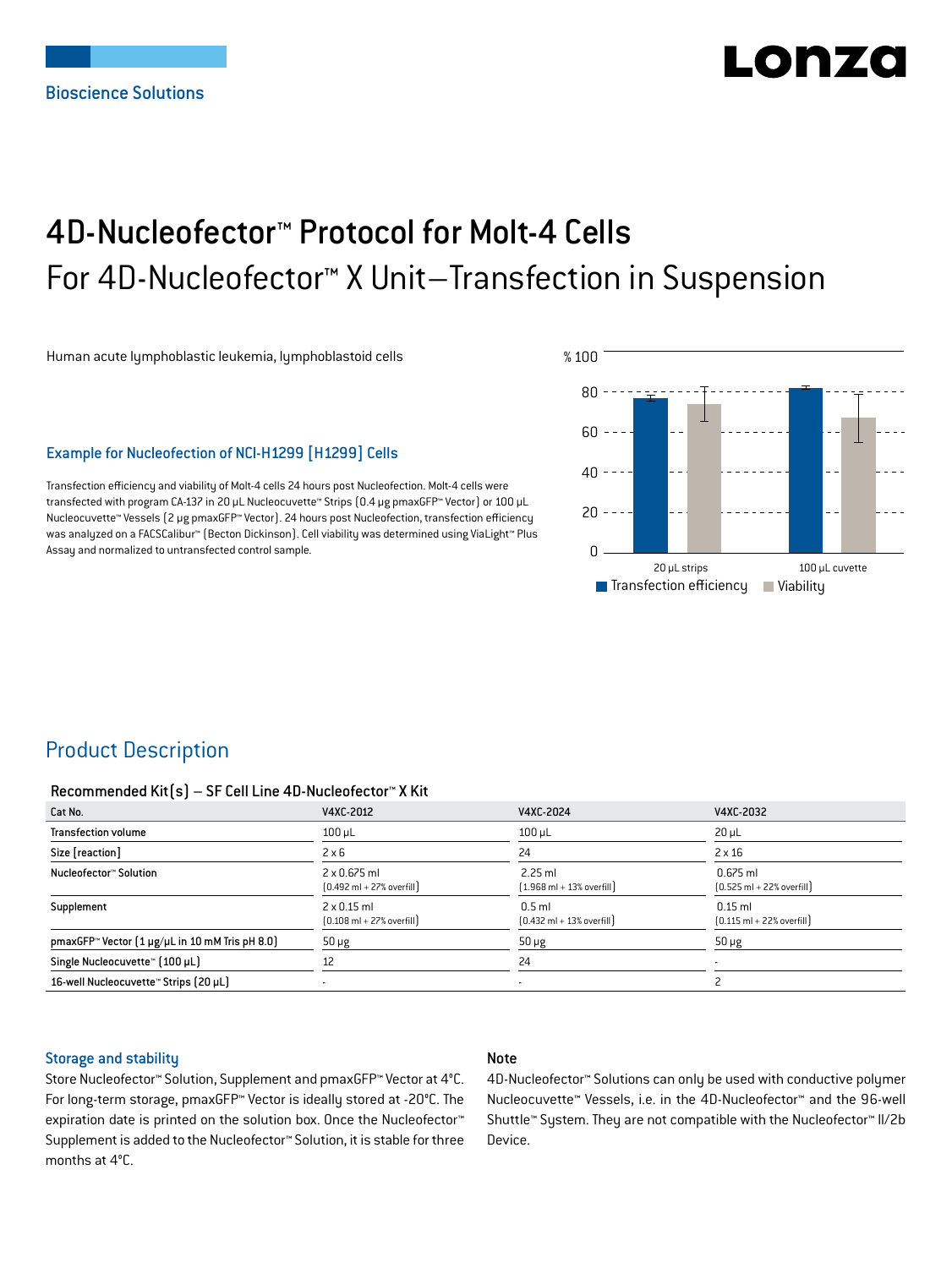## Required Material

## Note

Please make sure that the entire supplement is added to the Nucleofector™ Solution prior to use. For preparing aliquots, mix Nucleofector™ Solution and Supplement in a ratio of 4.5 : 1 (see Table 1).

- 4D-Nucleofector™ System (4D-Nucleofector™ Core Unit and 4D-Nucleofector™ X Unit)
- Supplemented 4D-Nucleofector™ Solution at room temperature
- Supplied 100 μL single Nucleocuvette™ or 20 μL 16-well Nucleocuvette™ Strips
- Compatible tips for 20 μL Nucleocuvette™ Strips: epT.I.P.S. [US/ CDN: Eppendorf North America, Cat. No. 2491.431, Rest of World: Eppendorf AG, Cat. No. 0030073.266], Matrix TallTips™ [Matrix Technologies Corp., Cat. No. 7281] or LTS Tips [Rainin Instrument, LLC, Cat. No. SR-L10F, SR/SS-L250S, SR/SS-L300S]. Before using other types of pipette tips, please ensure they reach the bottom of the Nucleocuvette™ wells without getting stuck
- Supplied pmaxGFP™ Vector, stock solution 1 μg/μL

#### Note

When using pmaxGFP™ Vector as positive control, dilute the stock solution to an appropriate working concentration that allows pipetting of the recommended amounts per sample (see Table 3). Make sure that the volume of substrate solution added to each sample does not exceed 10% of the total reaction volume (2 μL for 20 μL reactions; 10 μL for 100 μL reactions).

- Substrate of interest, highly purified, preferably by using endotoxin-free kits; A260:A280 ratio should be at least 1.8
- Cell culture plates of your choice
- Culture medium: RPMI1640 [Lonza; Cat. No. BE12-167F] supplemented with 10% fetal calf serum (FCS), 100μg/ml streptomycin, 100U/ml penicillin, 2 mM Ultraglutamine 1 [Lonza; Cat. No. BE17-605E/U1], 1 mM Natrium-pyruvate [Lonza; Cat. No. BE13-115E]
- Prewarm appropriate volume of culture medium to 37°C (see Table 2)
- Appropriate number of cells/sample (see Table 3)

## 1. Pre Nucleofection

## Cell culture recommendations

- 1.1 Passage cells every  $2 3$  days A subcultivation ratio of 1:3 – 1:5 is recommended Use low spin centrifugation (90xg)
- 1.2 Do not allow cell density to reach above 2e6 cells/ml
- 1.3 Subculture 2 3 days before Nucleofection

## 2. Nucleofection

For Nucleofection sample contents and recommended Nucleofector™ Program, please refer to Table 3.

- 2.1 Please make sure that the entire supplement is added to the Nucleofector™ Solution
- 2.2 Start 4D-Nucleofector™ System and create or upload experimental parameter file (for details see device manual)
- 2.3 Select/Check for the appropriate Nucleofector™ Program (see Table 3)
- 2.4 Prepare cell culture plates by filling appropriate number of wells with desired volume of recommended culture media (see Table 2) and pre-incubate/equilibrate plates in a humidified 37°C/5% CO<sub>2</sub> incubator
- 2.5 Pre-warm an aliquot of culture medium to 37°C (see Table 2)
- 2.6 Prepare plasmid DNA or pmaxGFP™ Vector or siRNA (see Table 3)
- 2.7 Count an aliquot of the cells and determine cell density
- 2.8 Centrifuge the required number of cells (see Table 3) at 90xg for 10 minutes at room temperature. Remove supernatant completely
- 2.9 Resuspend the cell pellet carefully in room temperature 4D-Nucleofector™ Solution (see Table 3)
- 2.10 Prepare mastermixes by dividing cell suspension according to number of substrates
- 2.11 Add required amount of substrates to each aliquot (max. 10%) of final sample volume)
- 2.12 Transfer mastermixes into the Nucleocuvette™ Vessels

#### Note

As leaving cells in Nucleofector™ Solution for extended periods of time may lead to reduced transfection efficiency and viability it is important to work as quickly as possible. Avoid air bubbles while pipetting.

- 2.13 Gently tap the Nucleocuvette™ Vessels to make sure the sample covers the bottom of the cuvette
- 2.14 Place Nucleocuvette™ Vessel with closed lid into the retainer of the 4D-Nucleofector™ X Unit. Check for proper orientation of the Nucleocuvette™ Vessel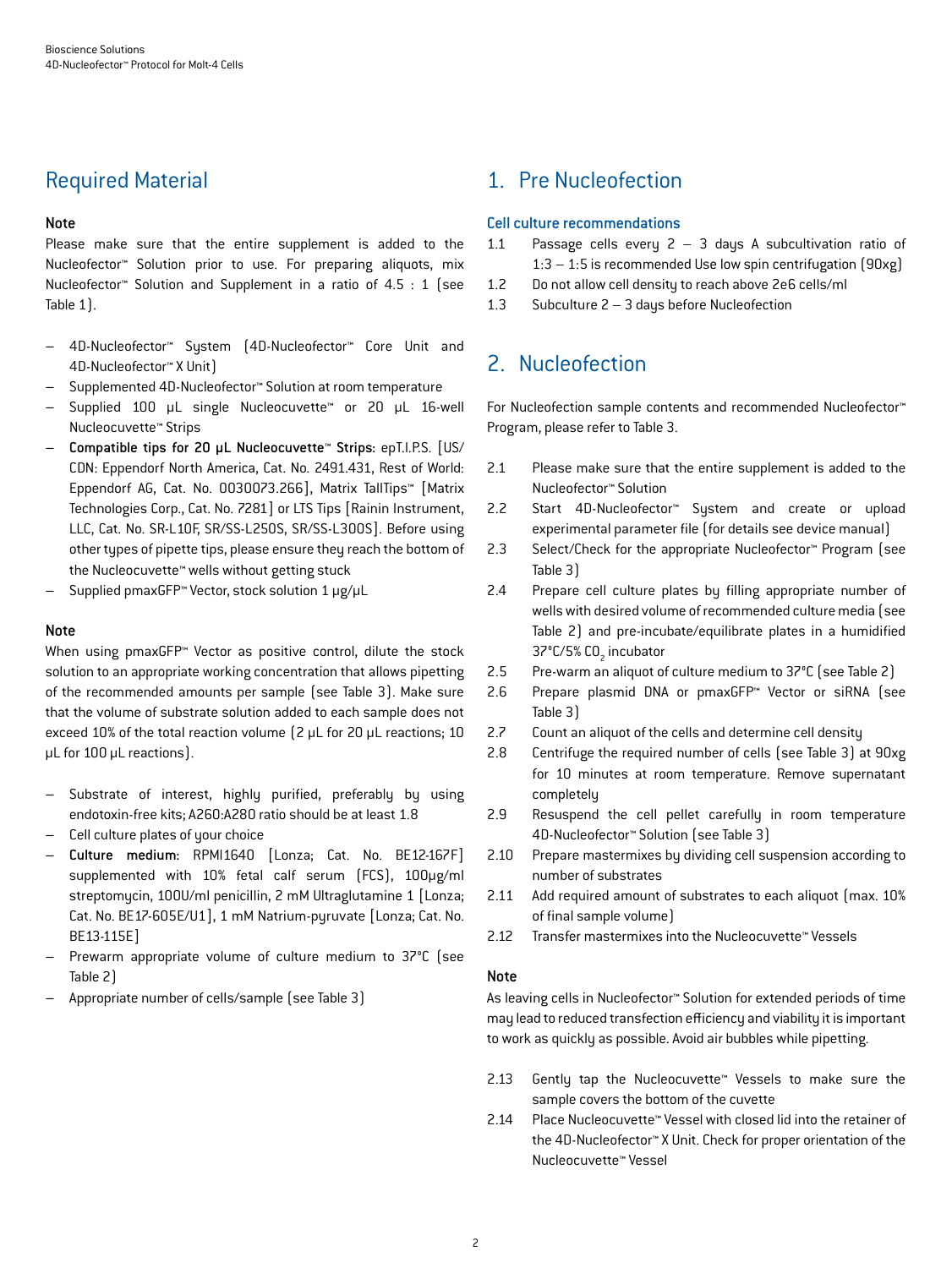- 2.15 Start Nucleofection process by pressing "Start" on the display of the 4D-Nucleofector™ Core Unit (for details, please refer to the device manual)
- 2.16 After run completion, carefully remove the Nucleocuvette<sup>™</sup> Vessel from the retainer

2.17

- 2.18 Resuspend cells with pre-warmed medium (for recommended volumes see Table 2). Mix cells by gently pipetting up and down two to three times. When working with the 100 μL Nucleocuvette™ use the supplied pipettes and avoid repeated aspiration of the sample
- 2.19 Plate desired amount of cells in culture system of your choice (for recommended volumes see Table 2).

## 3. Post Nucleofection

3.1 Incubate the cells in humidified  $37^{\circ}$ C/5% CO<sub>2</sub> incubator until analysis. Gene expression or down regulation, respectively, is often detectable after only 4 – 8 hours

## Table 1: Volumes required for a single reaction

|                                  | 100 µL Single Nucleocuvette™ | 20 µL Nucleocuvette™ Strip |
|----------------------------------|------------------------------|----------------------------|
| Volume of Nucleofector™ Solution | 82 µL                        | 16.4 uL                    |
| <b>Volume of Supplement</b>      | 18 µL                        | $3.6$ µL                   |

#### Table 2: Required amounts of cells and media for Nucleofection

|                                               |                                    | 100 µL Single Nucleocuvette™            | 20 µL Nucleocuvette™ Strip |
|-----------------------------------------------|------------------------------------|-----------------------------------------|----------------------------|
| Culture plate format                          |                                    | 12-well plate                           | 96-well plate              |
| Culture medium                                | Pre-filled in plate                | $500 \mu L$                             | 150 uL                     |
|                                               | Added to sample post Nucleofection | 400 uL                                  | 80 uL                      |
| Volume of sample transferred to culture plate |                                    | complete sample (use supplied pipettes) | 50 uL                      |
| Final culture volume                          |                                    | 1000 µL                                 | $200 \mu L$                |

## Table 3: Contents of one Nucleofection sample and recommended program

|                                |                                         | 100 µL Single Nucleocuvette™                                                         | 20 µL Nucleocuvette™ Strip                                                             |
|--------------------------------|-----------------------------------------|--------------------------------------------------------------------------------------|----------------------------------------------------------------------------------------|
| Cells                          |                                         | $1 \times 10^6$<br>[Lower or higher cell numbers may influence transfection results] | $2 \times 10^{5}$<br>[Lower or higher cell numbers may influence transfection results] |
| Substrate*                     | pmaxGFP™ Vector                         | $2 \mu g$                                                                            | $0.4 \mu g$                                                                            |
| or                             | plasmid DNA (in H <sub>2</sub> 0 or TE) | $2-5 \mu g$                                                                          | $0.4 - 1 \,\mu g$                                                                      |
| or                             | siRNA                                   | 30-300 nM siRNA (3-30 pmol/sample)                                                   | 30-300 nM siRNA (0.6-6 pmol/sample)                                                    |
| SF 4D-Nucleofector™ X Solution |                                         | $100$ $\mu$ L                                                                        | $20 \mu L$                                                                             |
| Program                        |                                         | CA-137                                                                               | CA-137                                                                                 |

\* Volume of substrate should comprise maximum 10% of total reaction volume